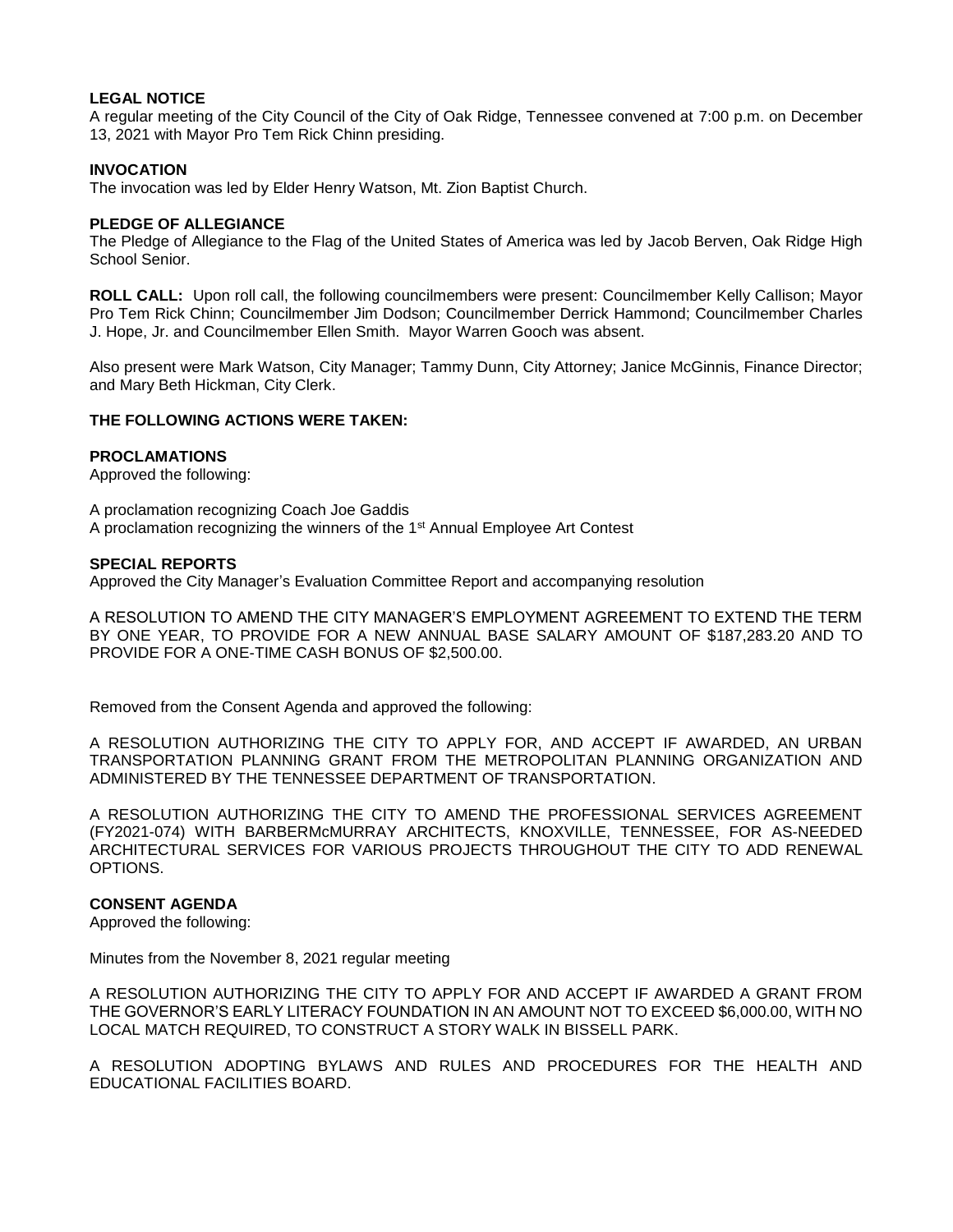A RESOLUTION APPROVING THE REVISED BYLAWS AND APPROVING THE ADOPTION OF RULES AND PROCEDURES FOR THE SENIOR ADVISORY BOARD.

A RESOLUTION AUTHORIZING THE CITY TO APPLY FOR, AND ACCEPT IF AWARDED, AN ASSISTANCE TO FIREFIGHTERS GRANT FROM THE U.S. DEPARTMENT OF HOMELAND SECURITY FEDERAL EMERGENCY MANAGEMENT AGENCY (FEMA) IN THE AMOUNT OF \$81,844.43, WITH A TEN PERCENT (10%) LOCAL MATCH REQUIREMENT OF \$9,093.83 FOR A TOTAL PROJECT COST OF \$90,938.26.

A RESOLUTION WAIVING COMPETITIVE BIDS AND AUTHORIZING A THREE-YEAR AGREEMENT WITH ENVIRONMENTAL SYSTEMS RESEARCH INSTITUTE, INC., REDLANDS, CALIFORNIA, FOR GEOGRAPHIC INFORMATION SYSTEM (GIS) SOFTWARE AND SERVICES IN THE AMOUNT OF \$115,500.00.

A RESOLUTION TO EXTEND THE EMPLOYEE MEDICAL, DENTAL, VISION, AND HEARING INSURANCE CONTRACT BETWEEN THE CITY OF OAK RIDGE AND THE STATE OF TENNESSEE LOCAL GOVERNMENT HEALTH INSURANCE PROGRAM FOR THE PERIOD OF JANUARY 1, 2022 THROUGH DECEMBER 31, 2022, IN AN AMOUNT NOT TO EXCEED \$4,800,000.00.

A RESOLUTION APPROVING ANNUAL MAINTENANCE FEES FOR CUSTOMER INFORMATION SYSTEM, UTILITY BILLING, ENTERPRISE RESOURCE PLANNING, AND RELATED THIRD PARTY SOFTWARE WITH CAYENTA COMPANY, A DIVISION OF HARRIS CORPORATION, IN THE AMOUNT OF \$251,284.95.

A RESOLUTION TO REQUEST UNCLAIMED BALANCE OF ACCOUNTS REMITTED TO STATE TREASURER UNDER UNCLAIMED PROPERTY ACT.

### **PUBLIC HEARINGS AND FIRST READING OF ORDINANCES**

*The following ordinance listed below was approved on first reading. The ordinance has been published on the City's website in its entirety (http://www.oakridgetn.gov). The ordinance is also available at the Oak Ridge Public Library and at the Office of the City Clerk in the Municipal Building during regular office hours. The ordinance is scheduled for second reading on January 10, 2022.* 

AN ORDINANCE TO AMEND TITLE 7, TITLED "FIRE PROTECTION AND FIREWORKS," OF THE CODE OF ORDINANCES, CITY OF OAK RIDGE, TENNESSEE, BY DELETING SECTION 7-109, TITLED "FIREWORKS – DISCHARGE PROHIBITED," AND SUBSTITUTE THEREFORE A NEW SECTION 7-109, TITLED "FIREWORKS – DISCHARGE AND SALE PROHIBITED: EXCEPTIONS," TO CLARIFY THE PROHIBITION ON DISCHARGING FIREWORKS BY CONSUMERS AND ALLOWING THE DISCHARGE OF FIREWORKS BY PROFESSIONALS WITH PROPER PERMITS IN PLACE.

The following ordinance was postponed to the January 10, 2022 meeting:

AN ORDINANCE TO AMEND ORDINANCE NO. 27-85, TITLED "A PERSONNEL PLAN FOR EMPLOYEES OF THE CITY OF OAK RIDGE, TENNESSEE," AS AMENDED, BY UPDATING THE FOLLOWING SECTIONS: SECTION 6.1, TITLED "WORK PERIOD," AND SECTION 6.2, TITLED "OVERTIME," FOR THE PURPOSE OF CHANGING THE WORK PERIODS FOR EMPLOYEES WHO ARE ENGAGED IN LAW ENFORCEMENT ACTIVITIES AND FIRE PROTECTION ACTIVITIES

#### **FINAL ADOPTION OF ORDINANCES**

*The following ordinance was amended and adopted on second reading and will become effective on December 23, 2021. The ordinance has been published on the City's website in its entirety (http://www.oakridgetn.gov). The ordinance is also available at the Oak Ridge Public Library and at the Office of the City Clerk in the Municipal Building during regular office hours.*

AN ORDINANCE TO AMEND TITLE 11, TITLED "MUNICIPAL OFFENSES," CHAPTER 1, TITLED